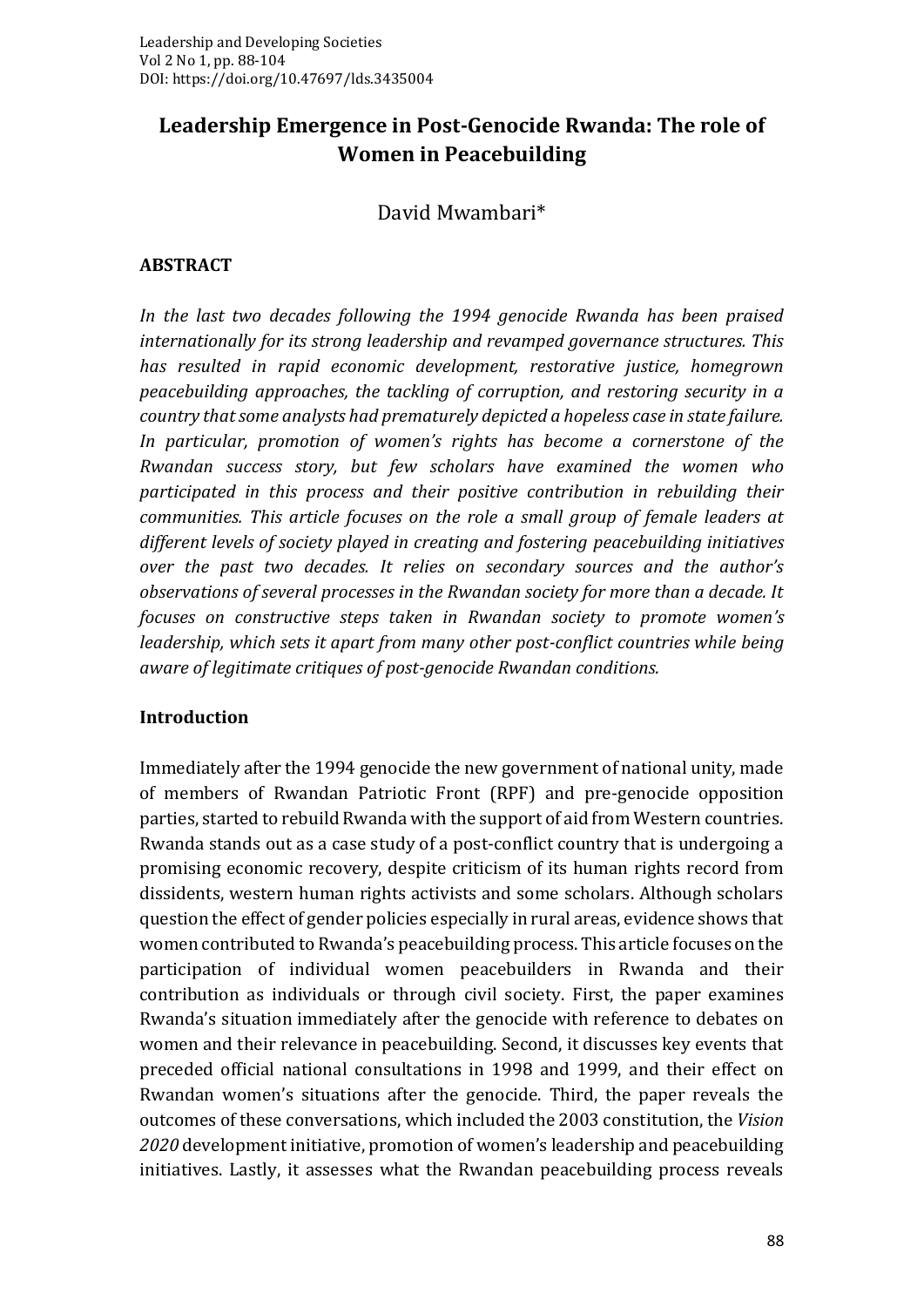about the connection between governance and potential local conflict resolution solutions in post-conflict societies in Africa. The paper demonstrates that some women advanced from leadership positions at local levels to becoming important political figures at the national level. Furthermore, it shows that much of women's leadership in peacebuilding emerged at different levels of society concurrently as long as they adhered to Rwandan Patriotic Front's (RPF)'s political agenda.

# **The 1994 genocide and its aftermath**

The 1994 Genocide against the Tutsi or the Rwandan Genocide claimed the lives of over eight hundred thousand to one million civilians, over eight hundred thousand to one million civilians, a majority of whom were Tutsi but including minority moderate Hutu also killed. Although the exact number of women raped and taken into sexual slavery during this period will never be known, survivor testimonies reveal that approximately 250,000 women were either gang or individually raped during the genocide, and an estimated 60% of them contracted HIV/AIDs.<sup>1</sup> The killers had mainly targeted Tutsi women for rape, often after killing their husbands.<sup>2</sup> Equally, Hutu and some Twa women had also lost their husbands in the 1990s and in killings that followed the genocide. Beyond that, Hutu women suffered social exclusion and public shame due to their individual roles or their husband's suspected roles in the massacres.<sup>3</sup> Hutu, Twa and Tutsi women also lost their loved ones in the civil war before the genocide and other atrocities in its aftermath.<sup>4</sup> Hence Rwandan women, like the rest of the Rwandan society, were divided along ethnic, class and geographic lines. But they also faced similar patriarchal barriers that included restrictive inheritance laws, extreme poverty, and insecurity of their lives and those of their families, domestic violence, as well as individual and collective trauma.<sup>5</sup>

In the aftermath of the genocide, widespread violence continued in different regions in Rwanda and Rwandans suffered the consequences of the disintegration of society. During the years from 1995 to 2000, Rwandans lived in a state of insecurity, fear, isolated revenge killings, detentions of individuals suspected of the genocide, insurgency in the North and uncounted conflicts over property ownership involving refugees and returning diaspora. Women also faced unique

<sup>1</sup> Newbury, Catharine and Hannah Baldwin(2001), 'Confronting the Aftermath of Conflict: Women's Organizations in Post-Genocide Rwanda', *Women and Civil War: Impact, Organizations and Action* pp.97-129.

<sup>2</sup> See: Sharlach, Lisa (1999), 'Gender and genocide in Rwanda: Women as agents and objects of Genocide 1', *Journal of Genocide Research* 1(3), pp. 387-399.

<sup>3</sup> Burnet, Jennie E. (2012), *Genocide lives in us: Women, Memory, and Silence in Rwanda* (University of Wisconsin Press), pp.110-127

<sup>4</sup> *Ibid* pp. 12-13

<sup>5</sup> op. cit. 13.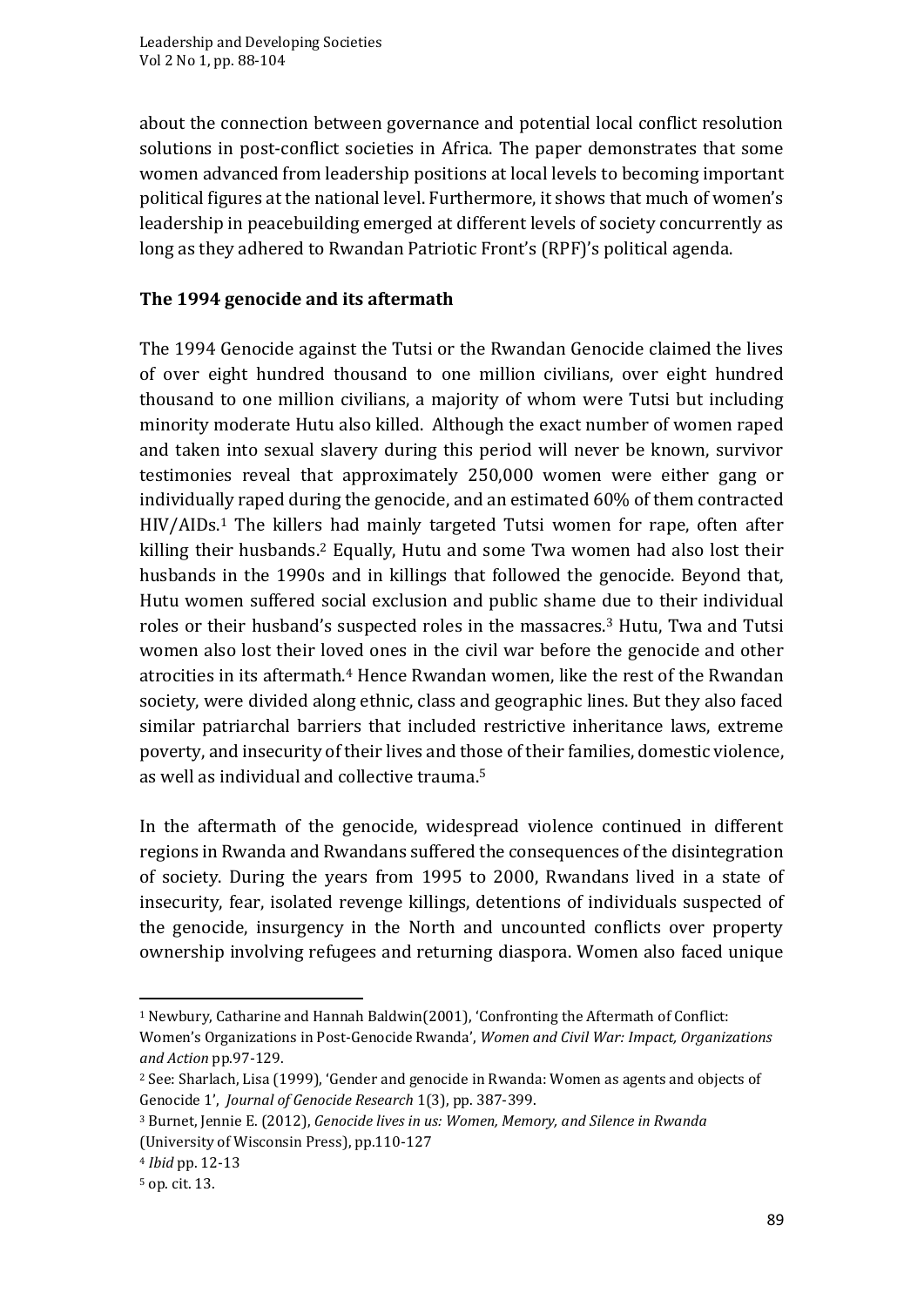challenges like domestic violence and rape. Like other post-war societies, the early stages of Rwanda's reconstruction were chaotic and lawless. The full consequences of the genocide were slowly becoming a reality in society.

In addition to a high number of fatalities, the members of previous governments and majority non-combatant Hutu men and women fled to neighboring countries in the millions. Others were internally displaced in different regions of Rwanda immediately after Rwandan Patriotic Army's (RPA) victory.<sup>6</sup> Suspected individuals, mostly Hutu men, were imprisoned or killed and on occasion executed by RPA troops during the chaotic period preceding its victory. Thus, the number of Rwandan men dead, exiled or imprisoned surpassed that of women. Consequently, the population of women was disproportionately higher than that of men countrywide. In some parts of the country, it was estimated that up to 70% of the population were women.<sup>7</sup> Some studies also projected that women-headed households were at 34% after the genocide compared to 25% before the genocide and the majority of these women were poor.<sup>8</sup> Therefore post-genocide realities left most responsibilities to women in households and in communities.

A small cohort of women leaders rose to the occasion and took their place in shaping their new families, communities and society. They became 'agents of reconstruction' in post-genocide Rwanda.<sup>9</sup> They emerged in an organic process to solve and engage with social and political challenges that were previously generally perceived as men's. Although some members of the new government frustrated some of the women's work or peace agenda, the majority of new government leaders were open to females in leadership as long as they adhered to RPF's vision. In fact, there were men in RPF who acted 'as conduits to further women's interests' <sup>10</sup> especially in lobbying for change of laws in parliament. Hence, women's issues became central to the formulation of new laws and their voices were influential in shaping the peacebuilding agenda. However, in order to accomplish this, women to some extent broke cultural taboos and to a certain extent transformed the perception of women in the Rwandan society.<sup>11</sup>

<sup>6</sup> Rwanda Patriotic Army (RPA) was the army wing of Rwandan Patriotic Front (RPF).

<sup>7</sup> El‐ Bushra, Judy and Mukarubuga, Cecile (1995), 'Women, War and Transition', *Gender and development* 3 (3), pp. 16–22.

<sup>8</sup> Macauley, Cameron (Spring 2013), 'Women after the Rwandan Genocide: Making the Most of Survival.' James Madison University's Center for International Stabilization and Recovery. *The Journal of ERW and Mine Action,* 35

<sup>9</sup> Mageza-Barthel, Rirhandu (2015), *Mobilizing transnational gender politics in post-genocide Rwanda* (Ashgate Publishing Ltd) p.94.

<sup>10</sup> *Ibid*, p.95.

<sup>11</sup> *Ibid*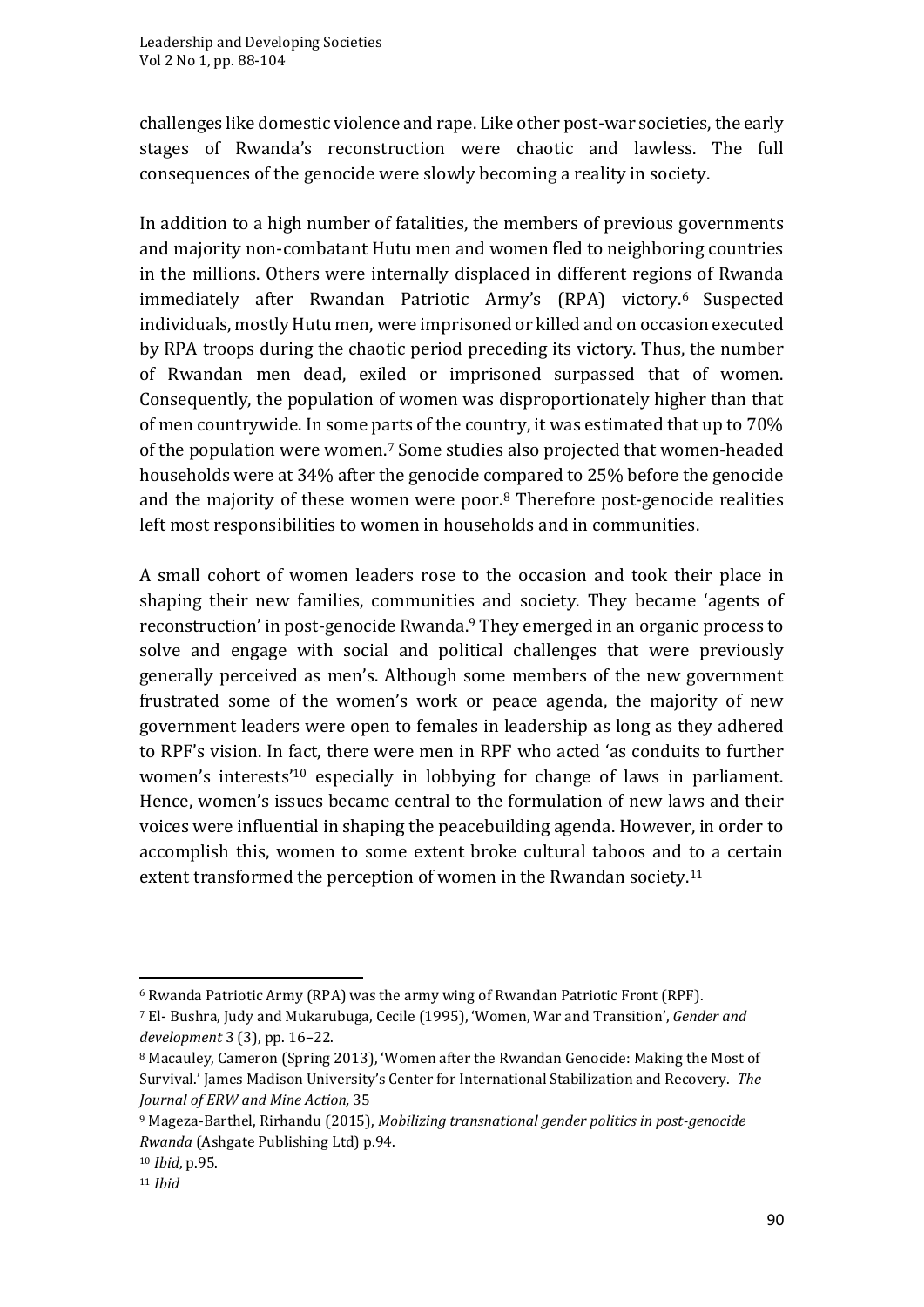Researchers have argued that 'successful and sustained development depends crucially on whether and how various leaders and elites within and across the public and private domains are able to form sufficiently inclusive 'developmental coalitions', formal or informal'*.* <sup>12</sup> In order for the Rwandan Patriotic Front (RPF) to establish its influence and legitimacy on the Rwandan society it recognized the importance of building coalitions with pre-genocide political parties. Thus, the national assembly created the Government of National Unity in 1995 and started generating a peace agenda.<sup>13</sup> The new elites embarked on a process to initiate and shape laws that reflected the conversations that were taking place nationally.<sup>14</sup> Mageza-Barthel has also argued that the post-genocide government (through its Ministry of Gender) created its development and peace agenda in line with gender equality and international norms.<sup>15</sup> She further argues that it wanted to differentiate itself from the pre-genocide governments that frustrated women participation in politics and become a 'participatory and representative democracy.' <sup>16</sup> Hence, the new government also included a large number of women, which reflected the reality of the new Rwandan society. Local leaders emerged as part of the process of achieving common goals with society; new peacebuilding initiatives were fostered to respond to unique context faced by Rwandans.

### **Key goals sought by Rwandan society**

As Belgian colonial rule declined in the lead-up to Rwandan independence in 1962, a conversation started among Rwandans on what kind of a state the postindependence society envisioned. Disagreements on the questions of identity, political power, regional politics and leadership, as well as economic and social issues, intensified under Presidents Gregoire Kayibanda and Juvénal Habyarimana, and the short-term Dominique Mbonyumutwa and Théodore Sindikubwabo-led governments. During the post-independence period after 1962 well into the mid-1970s, minority Tutsi were attacked, killed or exiled into neighboring countries. The descendants of those who had been exiled were later to return in 1990 as RPA. A culmination of these tensions, as well as failed international interventions such as the 1990s United Nations sponsored Arusha talks, resulted in the genocide and other crimes in 1994.

 $12$  Leftwich, Adrian (2009) 'Bringing agency back in: politics and human agency in building institutions and states.' *Synthesis and Overview Report of Phase One of The Leaders, Elites and Coalitions Research Programme, Research Paper* 6, p. 10

<sup>13</sup> Prunier, Gérard (1995), *The Rwanda crisis: History of a Genocide* (Columbia University Press) pp. 127-130

<sup>14</sup> *Ibid*

<sup>15</sup> Mageza-Barthel (2015), p. 93

<sup>16</sup> *Ibid*, p. 66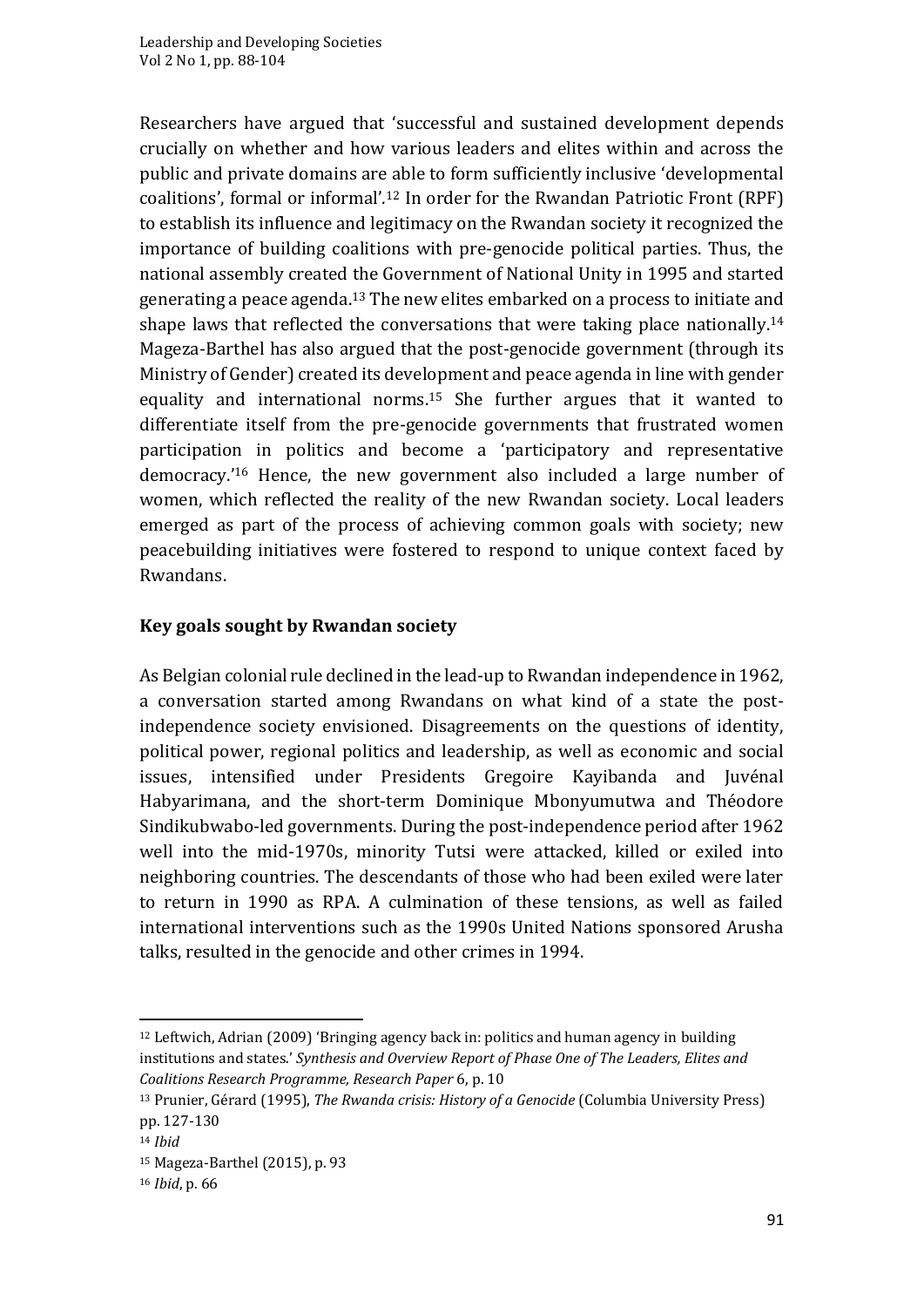The genocide and killings of the 1990s traumatized generations of Rwandans. Hence, even before the 1998-1999 National Summits that drafted the famous 'Vision 2020', a document that gave a vision and road map to transform Rwandan society into knowledge-based economy, a resurrected intense national conversation took pace. Yet, as the ordinary citizen and leaders engaged in debates about the past, present, and future, the exchanges turned occasionally violent and a general lack of vision and unified goal was once again obvious.

In May 1998 and March 1999, consultative discussions were held at the then President Pasteur Bizimungu's office to discuss the challenges that Rwanda faced and to find a way forward.<sup>17</sup> These forums included political elites and representatives of ordinary Rwandans from every tier of society including women representatives.<sup>18</sup> As a result of this process, which included debates and discussions, the government established key goals by creating the comprehensive aspirational 'Vision 2020' document. This document would provide a direction out of poverty to Rwandan society. Laws based on a new constitution established by a national referendum in 2003 further protected these goals. Among such laws were the promotion of women's rights, and the validation of their place in leadership of the Rwandan society at all levels.<sup>19</sup> The motivation was to include Rwandan women in leadership positions as equal to men. This change also aimed to change women's lives as the country transformed.

Furthermore, there was emphasis on adoption of local solutions that included indigenous peacebuilding mechanisms from the Rwandan culture. Consequently, the constitution reserved a 30% gender quota of elected positions at all levels of national and local leadership to women representatives.<sup>20</sup> Given the significantly higher number of women compared to that of men in the new society and given women's activism at different levels of society, the consultative talks included a number of women participants such as RPF's female leader Aloys Inyumba. Their participation was aimed at correcting previous laws that restricted women's freedom, and to uplift their place in society.

This marked a shift in gender roles. Previous Rwandan laws had restricted women from working or owning businesses without their husbands' approval. But now husbands encouraged their wives to own a business, men generally supported their female siblings to get employed as it benefited the entire family.<sup>21</sup> However,

<sup>17</sup> Kotter, John P. (2015) 'What leaders really do', *Harvard Business Review*, 79(11), pp. 85-98.5. <sup>18</sup> Mutamba, John and Izabiliza, Jeanne (2007), 'The Role of Women in Reconciliation and Peace Building in Rwanda Ten Years after Genocide: 1994-2004; Contributions, Challenges and Way Forward.' *JENda: A Journal of Culture and African Women Studies* 10, p. 11

<sup>19</sup> Burnet (2012), pp.12-13.

<sup>20</sup> Rwandan Constitution (2003)

<sup>21</sup> Burnet (2012), p. 66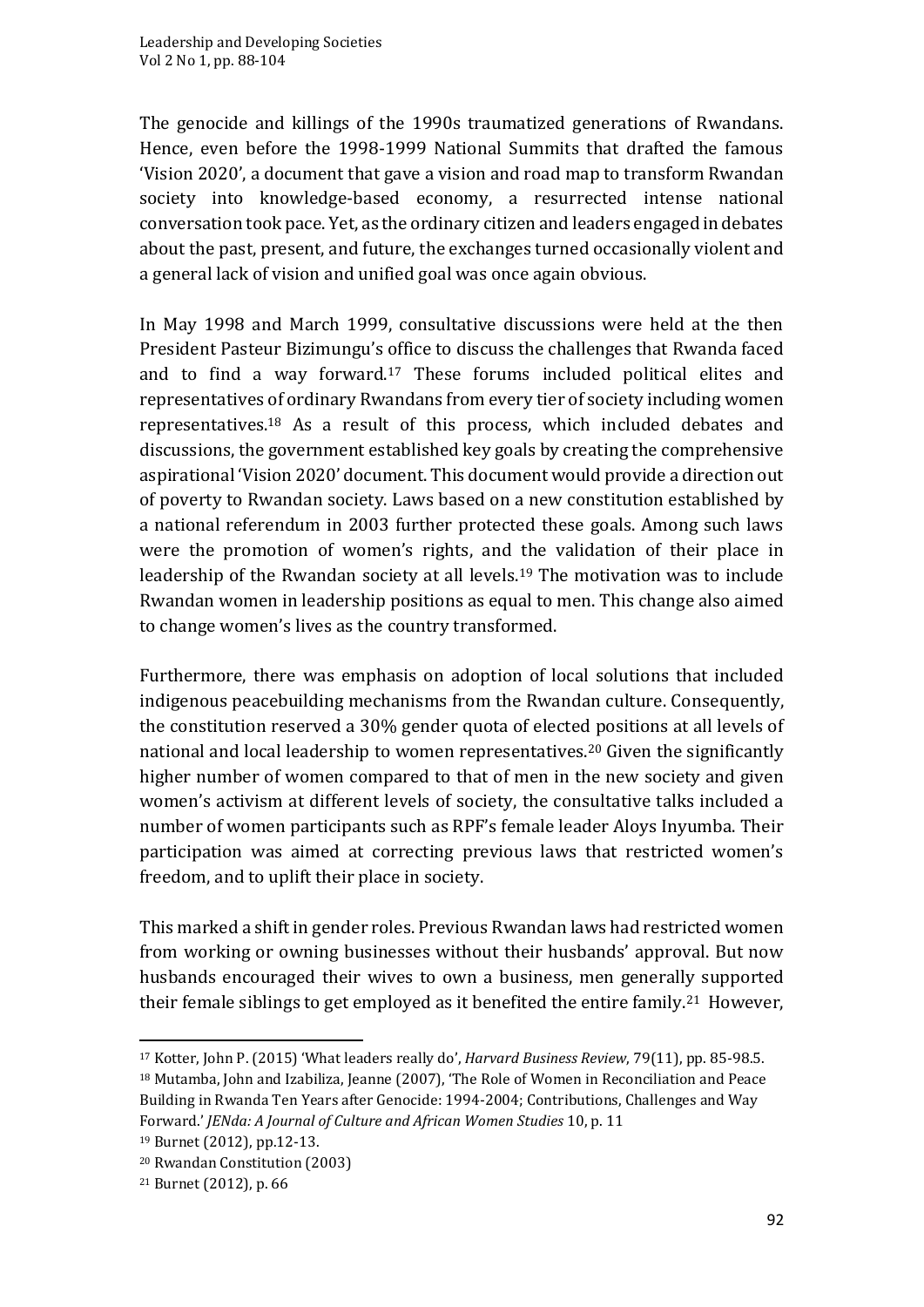widows in rural areas especially had difficulty in this newfound freedom with low productivity in their farms due to reduced male labour assistance. Thus women were forced to unite into cooperatives to maximize their labour collectively. These cooperatives became influential while individual women such as activist Judith Kanakuze, a Member of Parliament and within RPF leadership, and Aloys Inyumba, a long term RPF member and cadre, advocated purposefully for the new laws to factor in women's issues. Inyumba, Kanakuze and other women participants ensured that gender was a 'cross-cutting issue in 'Vision 2020' and in the mid-term implementation plan titled 'Economic Development and Poverty Reduction Strategy 2007-2012'.<sup>22</sup>

# **Emergence of women leaders in the national peacebuilding process**

Women leaders emerged out of a divided society. They confronted the individual and collective challenges that divided Rwandans. As a snapshot of this divided society there were Hutu women who were suspects or whose husbands were condemned or imprisoned, as well as those who returned from Zaire abandoning their families in exile. There were Tutsi women whose husbands had been jailed for genocide crimes and faced social exclusion and genocide widows who included survivors of rape and those raising children orphaned by the atrocities. There were those who faced various challenges as either mixed ethnicities or returnees and those in Twa communities who were largely invisible. In addition, a majority of these women, regardless of their belonging, were rural and historically marginalized. Some had experienced some form of oppression and extreme poverty since their childhood. Thus it required immense courage from emerging women leaders among them to rise to local and national leadership and face multilayered social challenges, and build peace.

Leadership clusters engaged in peacebuilding activities emerged that can be grouped into three categories. Namely, women who were organized through civil society, those who were involved through informal networks, and the national policy makers. Among these groups individual female leaders were instrumental in creating not only peace agendas but also influencing outcomes that had longterm effects on the broader society.

# *a. Civil Society*

One of the earliest organizations to engage women issues in Rwanda was the national umbrella organization Pro-femme/Twese Hamwe. *Pro-femmes* brought

<sup>22</sup> Pamela, Abbott and Marklin, Rucogoza (2011), Legal and Policy Framework for Gender Equality and the Empowerment of Women in Rwanda, *Institute of Policy Analysis and Research – Rwanda,* p*.* 5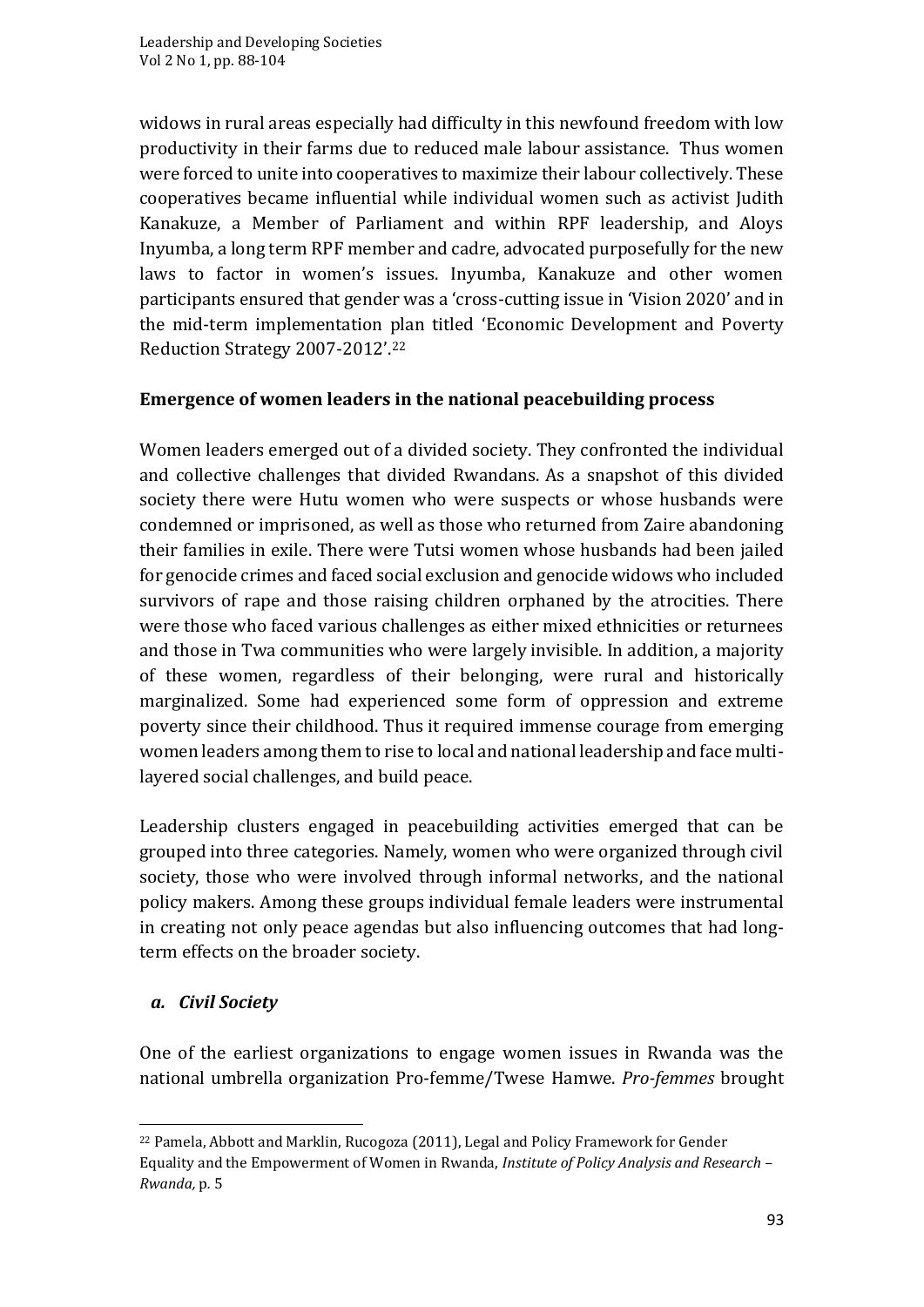together about 60 women organizations. It had the ability to mobilize ordinary women in rural areas as well as the elites in urban areas. It also had the credibility to partner with international funders. In the period after the genocide it was one of the most active organizations that created various peace initiatives in communities around the country. For example, UNIFEM and International Alert's awardee Véneranda Nzambazamariya, Pro-femmes's president in the mid-1990s, co-initiated the Peace Action Campaign that was widely successful and recognized in Rwanda and beyond.<sup>23</sup> In the period that Véneranda (as she was fondly called) led the organization, Pro-femmes trained over 25,000 *Abunzi* (community mediators), 30% of who were women responsible for resolving land disputes during Gacaca court proceedings.<sup>24</sup> *Abunzi* were traditionally only men, hence this was a significant step in the Rwandan cultural context and a breaking up of patriarchal norms. During preparations for Gacaca courts Pro-femmes provided training to judges and witnesses including women. Furthermore, it engaged women of all backgrounds in peace and leadership issues from 2003 to 2005.

Similar to Véneranda, other women leaders took different approaches to reconcile the Rwandan society. This included, for example, a community activist and the director of *Association des femmes, pour le Développement Rural* (AFDR) called Beata. AFDR was one of the oldest organizations as it was founded before the genocide in mid-1980. In one of their projects to assist genocide widows in Rwanda's southern province, Beata, a Hutu, visited many rural women, including Tutsi genocide widows. A story by one of the Tutsi widows she visited immediately after the genocide shows the courage that was required for a community activist in rural Rwanda. The survivor recounted Beata's visit to a researcher:

'Then this woman you know her, Beata came here to see me. She was my savior. She's the one who brought me to AFDR. When she first came here, I yelled at her, told her go get out of my house. Seeing her with her Hutu face made me even angrier. She said she couldn't leave me because she 'loved me' (*She made a spitting sound.)* Love? I didn't know what that was anymore. I had lost my husband, my family everything. For me, love didn't exist anymore. Besides how could a stranger love me? She asked me to tell her what happened, but I didn't say anything'.<sup>25</sup>

<sup>&</sup>lt;sup>23</sup> Burnet, Jennie E. (2008) 'Gender balance and the meanings of women in governance in postgenocide Rwanda.' *African Affairs*, 107(428), pp. 361-386.

<sup>&</sup>lt;sup>24</sup> Gacaca courts were introduced to deal with genocide crimes and reduce pending genocide cases and clouded prisons. For more on gacaca courts see: Clark, Phil (2010) *The Gacaca courts, post-genocide justice and reconciliation in Rwanda: Justice without lawyers* (Cambridge University Press)

<sup>25</sup> Burnet (2012)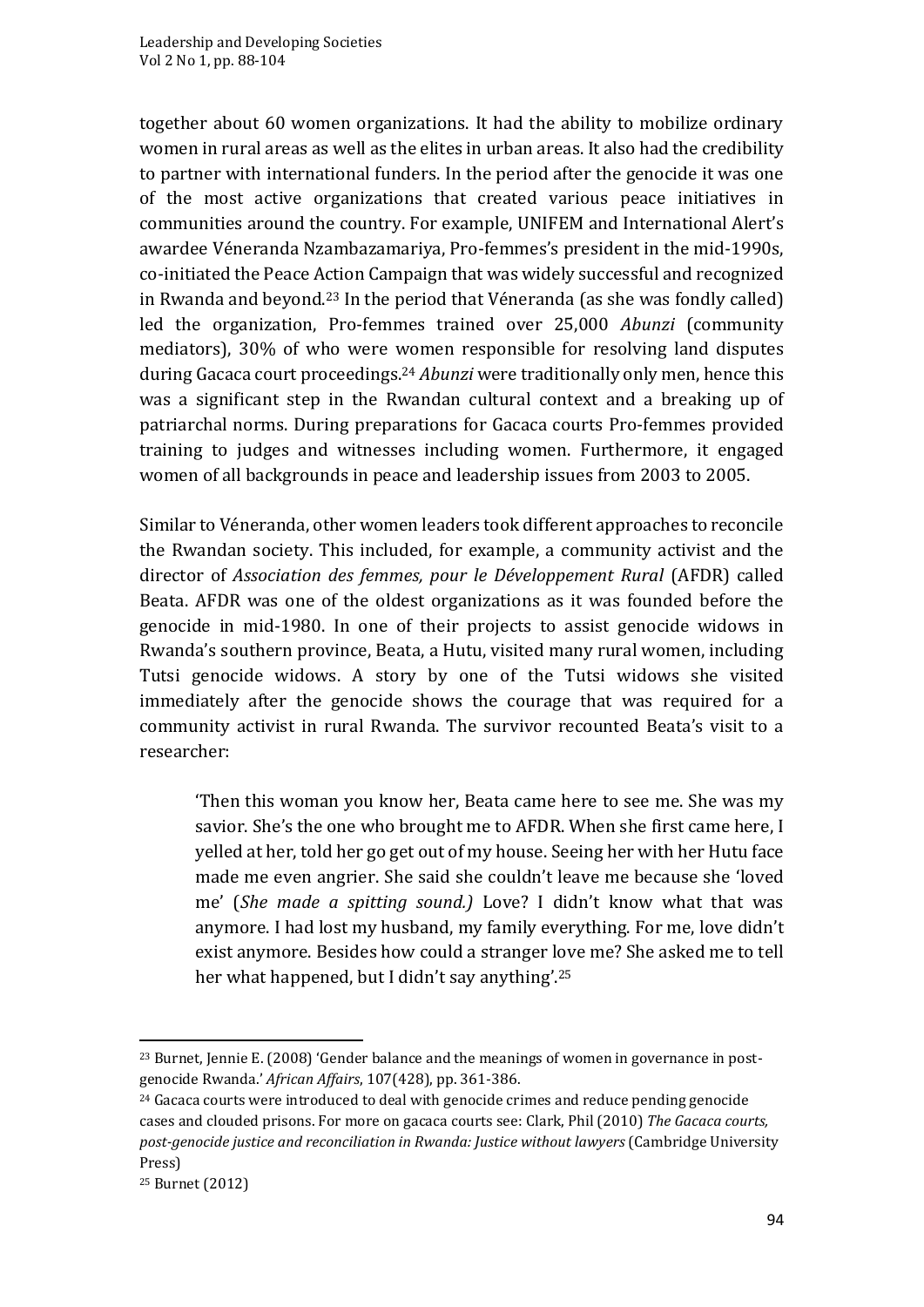The survivor continued to recount how Beata would visit and bring her milk and sugar or take her out to get her hair washed and braided. She explained that this made her 'feel human again'.<sup>26</sup> This is a good example of a peace advocate who took an initiative to visit households where other local women were isolated. Local community activists such as Beata created avenues to bring ordinary women into their communities. Their income generating activities allowed them to reconnect with the rest of the society.

In addition to Pro-femmes and AFDR's leaders there were other initiatives whose focus was on building peace through income-generating activities, like Gahaya Links. Founded by two sisters who are returnees, Janet Nkubana and Joy Ndungutse, the social enterprise opened centers for women to weave the traditional basket of Agaseke and Gahaya exported it globally. Agaseke are baskets that were used traditionally in households.<sup>27</sup> The weavers use locally resourced fibers, sweet grass, banana leaves, raffia and tea leaves for colour. The craft is typically passed on from grandmother to her female descendants, and requires a lot of time and therefore is best practiced when settled in one place. Furthermore, women often work together for morale and during the process natural conversations and friendships evolve. Leaders of Gahaya Links and other similar women social enterprises such as Peace Basket in Huye district southern Rwanda became central to peacebuilding for a number of reasons. Naturally, their craft required women to come out of loneliness, facilitating conversations amongst what otherwise might have proven to be irreconcilable groups.<sup>28</sup> The cooperatives have been successful because women participants were able to come together over a shared need of earning an income and rebuilding a sense of community. Over time friendships were restored and barriers of 'the other' were broken. <sup>29</sup>

### *b. Informal networks*

In addition to the organized interventions there were women activists whose informal initiatives contributed to the rebuilding of their communities. Two examples give insight into the nature of these initiatives. First, ordinary women provided orphans with homes, access to school and other necessary means to grow into adults. Before the genocide, there were only four orphanages around the country.<sup>30</sup> This number increased dramatically to thirty formally registered

<sup>26</sup> *Ibid*

<sup>27</sup> Gahaya Links Weaving process. See[: http://gahayalinks.com/products-development/weaving](http://gahayalinks.com/products-development/weaving)

<sup>28</sup> Gupea, Ezechiel Sentama (2009), Peacebuilding in Post-Genocide Rwanda: The Role of Cooperatives in the Restoration of Interpersonal Relationships. *PhD Thesis, Peace and Development Research, School of Global Studies, University of Gothenburg,* pp.114-115 <sup>29</sup> *Ibid*

<sup>30</sup> Cruddas, Sarah Cruddas (2015), 'Rwanda outgrows its genocide orphanages', *BBC*, 12 March 2015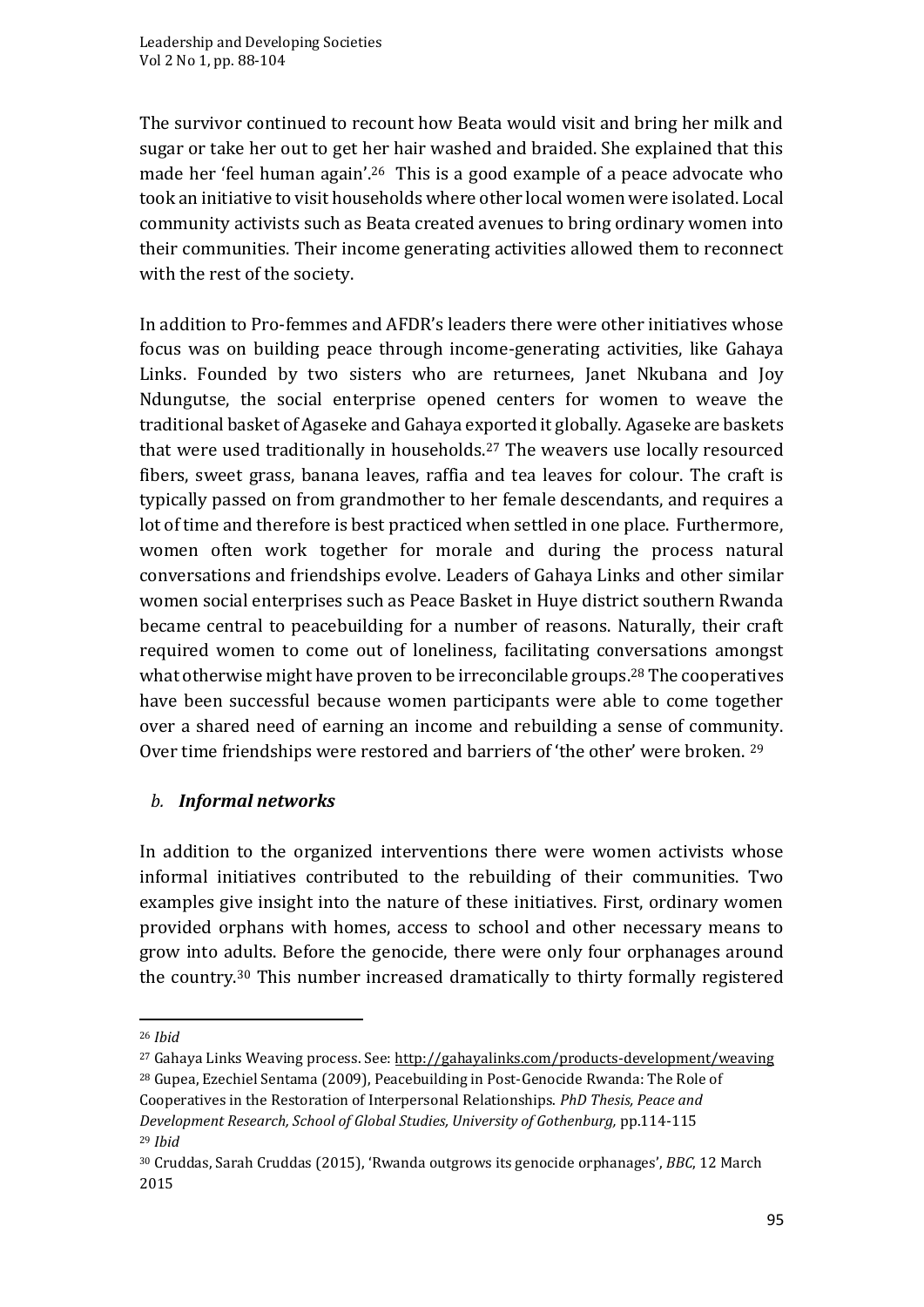orphanages with an estimated 3,000 orphans after 1994.<sup>31</sup> However, the number was significantly smaller than the 75,000 orphans in Rwanda at the time because many Rwandans and especially women informally adopted their relatives' orphaned children or took strangers in their homes. Their initiatives with the young generation included talking to them about the history of violence in Rwanda and the importance of reconciliation.

Second, women were also instrumental in building relationships among new neighbors to re-establish trust that was necessary for difficult conversations and empathy towards one another. In the former Kibungo prefecture Rulinda, an officer in charge of resettlement explained that usually relations amongst new neighbors were tense. However, he explained that women were the first to engage in activities of reconciliation. He asserted, for example, that through conversations between women from opposing groups 'trust and harmony was gradually established through women talking'. Furthermore, women were 'persuading their husbands to be more tolerant.' He further explained that simple gestures and cultural practices such as borrowing salt from your neighbor or sharing water facilitated conversations and eventually led to women's farming cooperatives or groups. Through these ad hoc initiatives, men's conversations emerged gradually as women pulled families and communities together.<sup>32</sup>

# *c. The national policy makers*

Among new women policy makers in Rwanda there are key women who had played significant and visible roles for decades and influenced Rwanda's postgenocide government's peace agenda. A good example is the late Senator Aloys Inyumba. In the early 1990s, Senator Inyumba was one of the key decision makers in the RPF and continued to be influential in the post-genocide government. Inyumba had earned respect within the RPF for raising financial support for the RPA in the 1990s from among the Rwandan diaspora. As a Senator, she represented women's interests on a policy level and regularly engaged with grassroots local leaders and women engaged in peacebuilding activities, and advocated for them on the national level. Among her various achievements is among her various achievements is her championing and ensuring the realisation of the Rwanda National Action Plan (2009-2012) to implement UN resolution 1325 that provided a policy framework for Rwanda and other countries to increase participation of women in peace and security issues. She was part of a

<sup>31</sup> *Ibid*

<sup>32</sup> Mutamba, John and Izabiliza, Jeanne (2007) 'The Role of Women in Reconciliation and Peace Building in Rwanda Ten Years after Genocide: 1994-2004; Contributions, Challenges and Way Forward.' *JENdA: A Journal of Culture and African Women Studies* 10, p. 26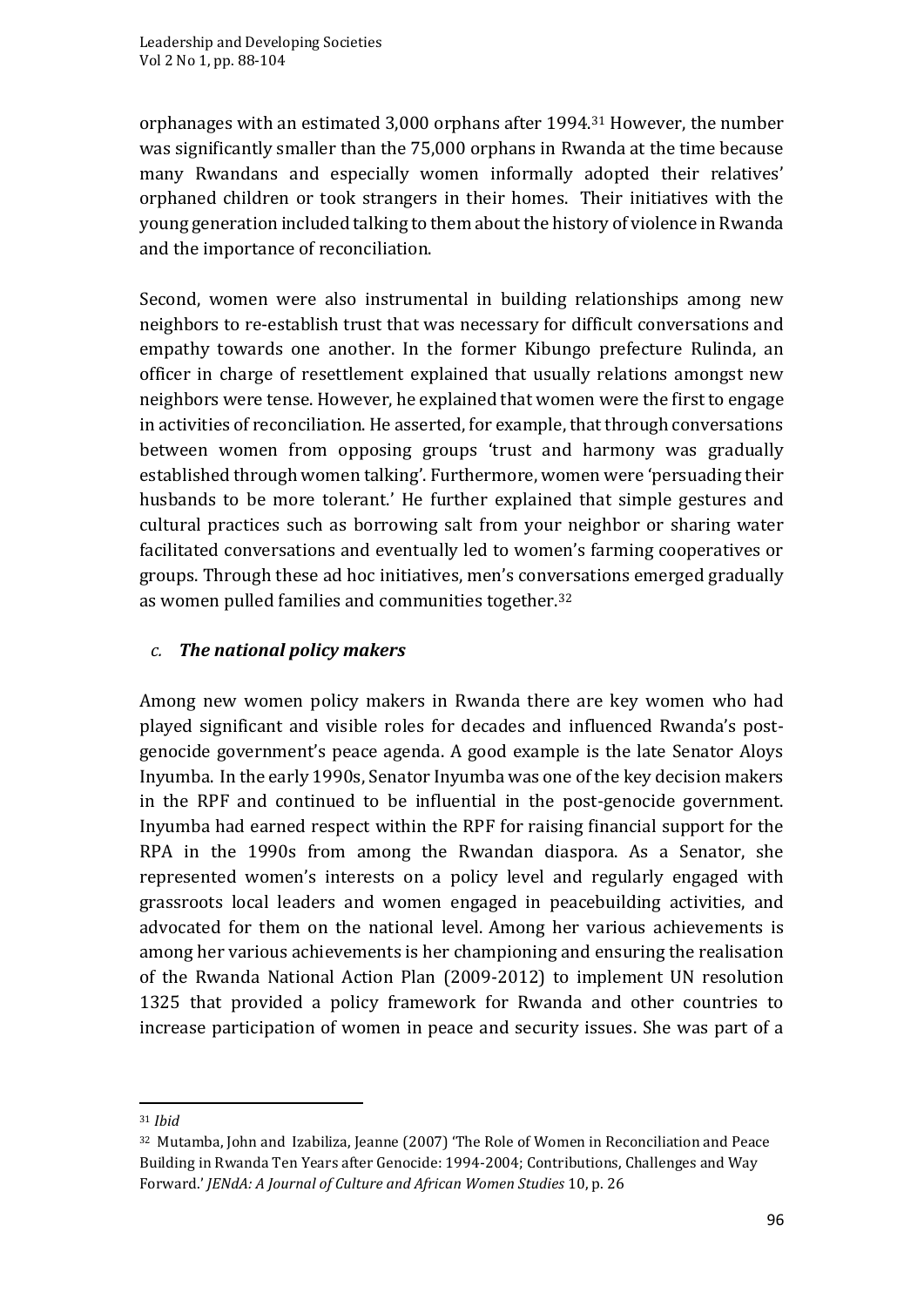small cohort of Rwandan women who successfully made her voice heard in influencing the UN and the post-genocide Rwanda.<sup>33</sup>

In her role as a policy maker she spearheaded efforts to have women involved in peace and security issues in Rwanda. This resulted in the inclusion of Rwandan policewomen in peacekeeping and peacebuilding missions outside Rwanda. As one of the two influential women in RPF, Senator Inyumba's influential voice created a space for other women leaders to engage at the policy level. Hence, the Rwandan Parliament had 61.3% women representatives according to the Inter-Parliamentary Union's statistics in 2011.<sup>34</sup> This can be compared to neighboring Burundi, for example, where 17% of women work in the public sector compared to 83% men, and women comprise 34% of parliament.<sup>35</sup> Liberia is reported to have 12% of women representatives in Parliament, Uganda has 34% and both Chad and Ghana are at 12% of women parliament representatives.<sup>36</sup> In Rwanda the number of women involved parliament and in public policy and shaping society is growing.<sup>37</sup>

In addition, women leaders have been elected or appointed and participated in local peacebuilding initiatives as mayors, vice mayors, local government leaders or executives, and are allowed to contest for and occupy any level of leadership in Rwanda. For example, in 2011 elections the average was 43.20% of women in local government and in top management of local government an average of 36.56%.<sup>38</sup>

However, as it is with many post-conflict societies, building peace in Rwanda was not an easy task as a number of factors complicated these efforts to bring women and the larger community together especially at the grassroots level. Beyond overcoming patriarchal social barriers and the need to prove women are able leaders and can tackle complex social issues, there were many other challenges that impeded their efforts. These included staffing issues and their peace agenda if they were incompatible with those of the government.

First, women who were in the grassroots, were very energized and had built local forums got more rewarding often urban careers, and left their local area without

<sup>&</sup>lt;sup>33</sup> James Karuhanga, 'Sen. Inyumba addressed UN Security Council' October 28<sup>th</sup> 2011 New Times, Kigali Rwanda

<sup>&</sup>lt;sup>34</sup> Women in National Parliaments Report, statistics (last updated on 1<sup>st</sup> July 2017)

<sup>35</sup> See: Burundi, U. N. (2006) ,'Burundi and Women's Political Participation—the Role of ONUB.' <sup>36</sup> Inter-Parliamentary Union, (2008), 'Women in parliament.' Report

<sup>&</sup>lt;sup>37</sup> For an in-depth analysis of Rwandan women participation in society and policies to empower their participation see report of Africa Development Bank of November 2008 titled: 'Rwanda, Gender Assessment: Progress towards improving Women's economic status''.

<sup>38</sup> Republic of Rwanda (2013), *Local Democracy and Local Governance*: *Benchmarking Rwanda Against the Aberdeen Principles*. Kigali: Ministry of Local Government. Table on p.31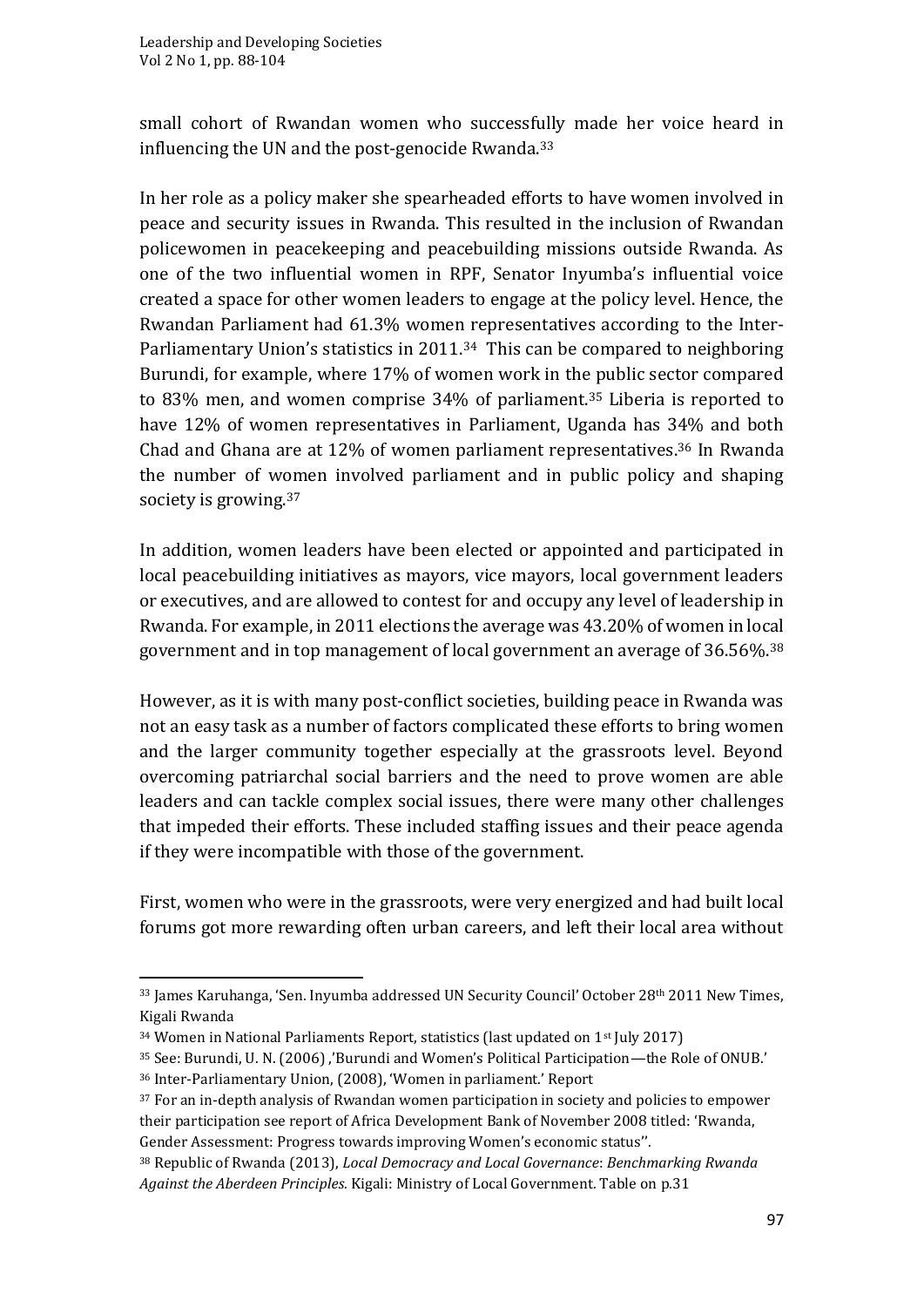having mentored a younger generation of leaders. For example, the local women who had started AFDR left the organizations as soon as the 2003 constitution created quotas for women leaders on national and regional levels. Many left to become mayors, ministers, deputies and local government coordinators.<sup>39</sup> This inevitably crippled their efforts and as in the case of the AFDR, the less trained activists and organizations lost credibility. Other female activists in organizations gained visibility due to their peacebuilding work and as a result found new career opportunities, access to university education and/or became entrepreneurs, leaving little time for them to engage in less financially rewarding peacebuilding work.<sup>40</sup>

Secondly, local government representatives and security agencies question female community workers about their peace agenda if they worked against the government's reconstruction agenda.<sup>41</sup> This started between 1994-2002 when there were different political groups emerging, the new government was still vulnerable to insurgency attacks from the Democratic Republic of Congo and had not stabilized or articulated its vision for the country. Hence, peacebuilding work was used sometimes as cover for political activities, which complicated the process of identifying non-political peace builders who were equally important to build peaceful coexistence. As such, women leaders had to devise strategies to engage in peacebuilding work at all levels without threatening the government. Research shows that, women in various countries in Africa started 'using the state' rather than 'resisting it'.<sup>42</sup> Thus Rwandan female leaders in different sectors of society succeeded at 'using the state' in some of their work. Although some, such as Ingabire Victoire, an opposition figure who returned to campaign for office of the president in 2010 elections, was rejected all together by the government and was instead charged with genocide denialism and eventually imprisoned.<sup>43</sup>

### **Outcomes for Rwandan society**

As a result of majority representation, for example, Rwandan female leaders in parliament ensured change of legislation that transformed the entire society's perception of women and brought change in post-genocide Rwandan society. For

<sup>39</sup> See: Burnet, Jennie E. (2008),'Gender balance and the meanings of women in governance in post-genocide Rwanda.' *African Affairs*, 107(428) pp. 361-386.

<sup>40</sup> There were a lot of funds channelled through women's organizations in 1990's but not for individual salaries. *Ibid*

<sup>41</sup> Burnet, (2012), p192

<sup>42</sup> Gretchen Bauer, and Hannah Evelyn Britton, eds. (2006), *Women in African parliaments*. (Boulder, CO: Lynne Rienner Publishers), p.19.

<sup>&</sup>lt;sup>43</sup> This article summarizes how Victoire Ingabire was viewed by the elites in Rwanda: Muheto, Felix. (2010),'Attempt Victoire Ingabire Umuhoza to Rally Genocide Convicts as Cadres of 'Her Revolution'.' *The New Times* 22.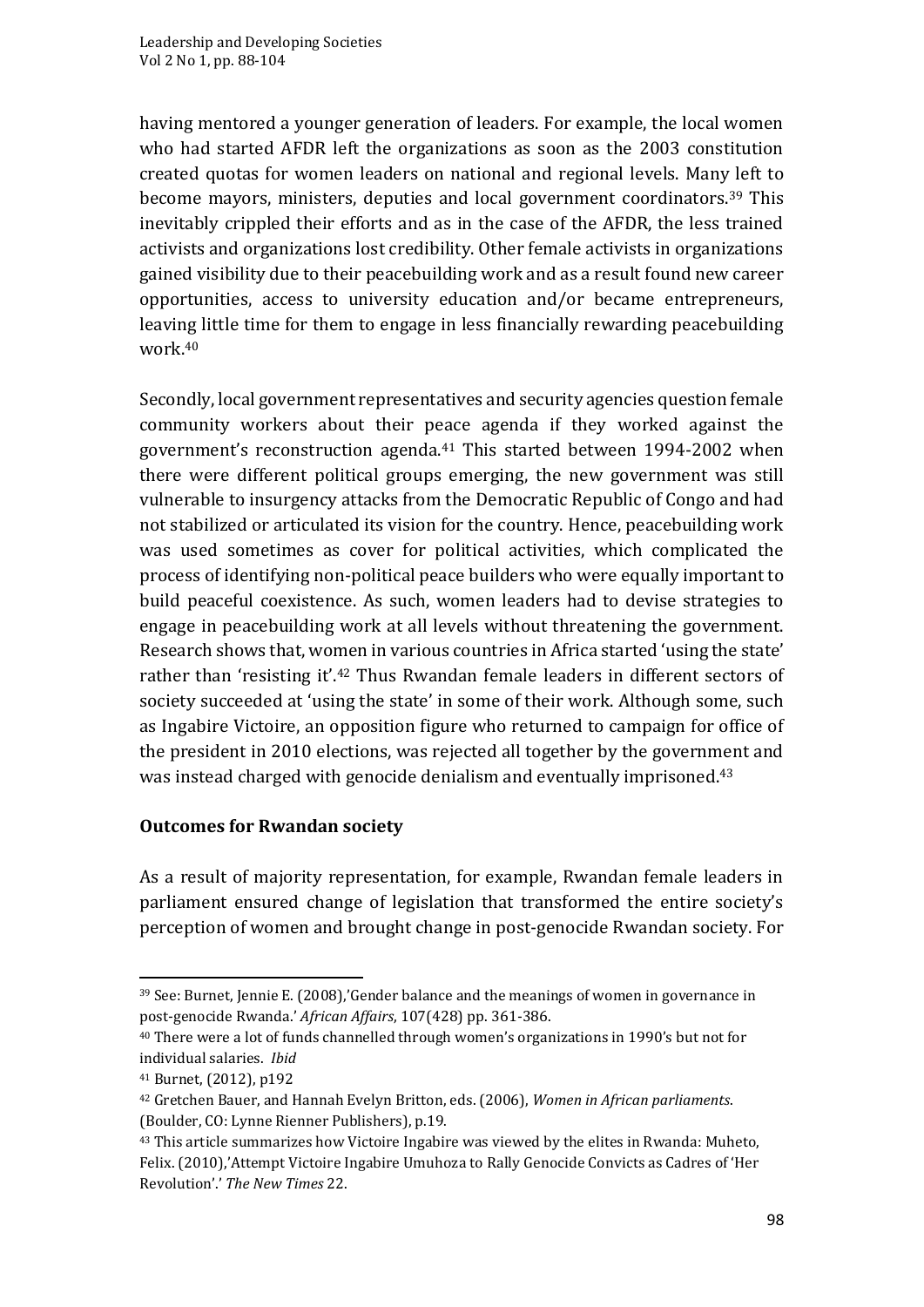example, laws have been put in place and implemented for women to inherit land, resolving long-term disputes of land ownership.<sup>44</sup> In addition, women have equal rights in marriage and divorce laws, which put Rwanda in a very unique position among other African countries.

Furthermore, the changes are reflected at larger societal levels beyond representational politics or government, such as there being more women cooperatives engaged in economic activities. For example, Dukundikawa Coffee cooperative works with women coffee farmers (traditionally reserved for male farmers) and weaving baskets such as the aforementioned Gahaya Links, which employs thousands of rural women. Female participation and leadership is equally evident in leading conversations on reconciliation, justice and peace building at the community level. This was the case when women were voted to be leaders of local Gacaca courts in roles that were traditionally reserved only for men. Survivor Associations such as Ibuka, *Association des Veuves du Genocide Agahozo* (AVEGA) and AERG for younger generations, and *Association des Étudiants et e élèves rescapes du Génocide<sup>45</sup>* (AERG) have facilitated conversations on sensitive topics that have resulted in reuniting widows and orphans with their communities.

Despite the positive outcomes, there is evolving research critical of Rwanda's post-genocide women gender equality progress. One scholar, for example, has argued that the laws that were passed such as the land inheritance law was 'spotty affirmation of women's rights.' <sup>46</sup> Similarly, scholars such as Marie Berry, <sup>47</sup> Jannie Burnet<sup>48</sup> and Mageza Barthel<sup>49</sup> argue that the post-genocide gender equality has benefited only elite and urban women and very little has changed for rural women. Substantial challenges also remain like domestic violence and sexual intimate partner violence according to the UN women global database.

[http://www.fig.net/pub/fig2011/papers/ts04g/ts04g\\_uwayezu\\_mugiraneza\\_4914.pdf](http://www.fig.net/pub/fig2011/papers/ts04g/ts04g_uwayezu_mugiraneza_4914.pdf) .[ Accessed 26 June 2013].

<sup>44</sup> Uwayezu, Ernest and Mugiraneza, Theodomire (2011), 'Land Policy Reform in Rwanda and Land Tenure Security for all Citizens: Provision and Recognition of Women's Rights over Land.' *Gender Issues in Land Administration,* paper, no. 4914. Available at:

<sup>45</sup> Genocide Survivors Students Association

<sup>46</sup> Mageza-Barthel (2015), p. 142

<sup>47</sup> Berry, Marie E. (2015), 'When 'Bright Futures' Fade: Paradoxes of Women's Empowerment in Rwanda.' *Signs: Journal of Women in Culture and Society*, 41(1), pp. 1-27

<sup>48</sup> Burnet, Jennie E. (2011),'Women have found respect: Gender quotas, symbolic representation, and female empowerment in Rwanda', *Politics & Gender*, 7(3), pp. 303-334

<sup>49</sup> Mageza-Barthel (2015)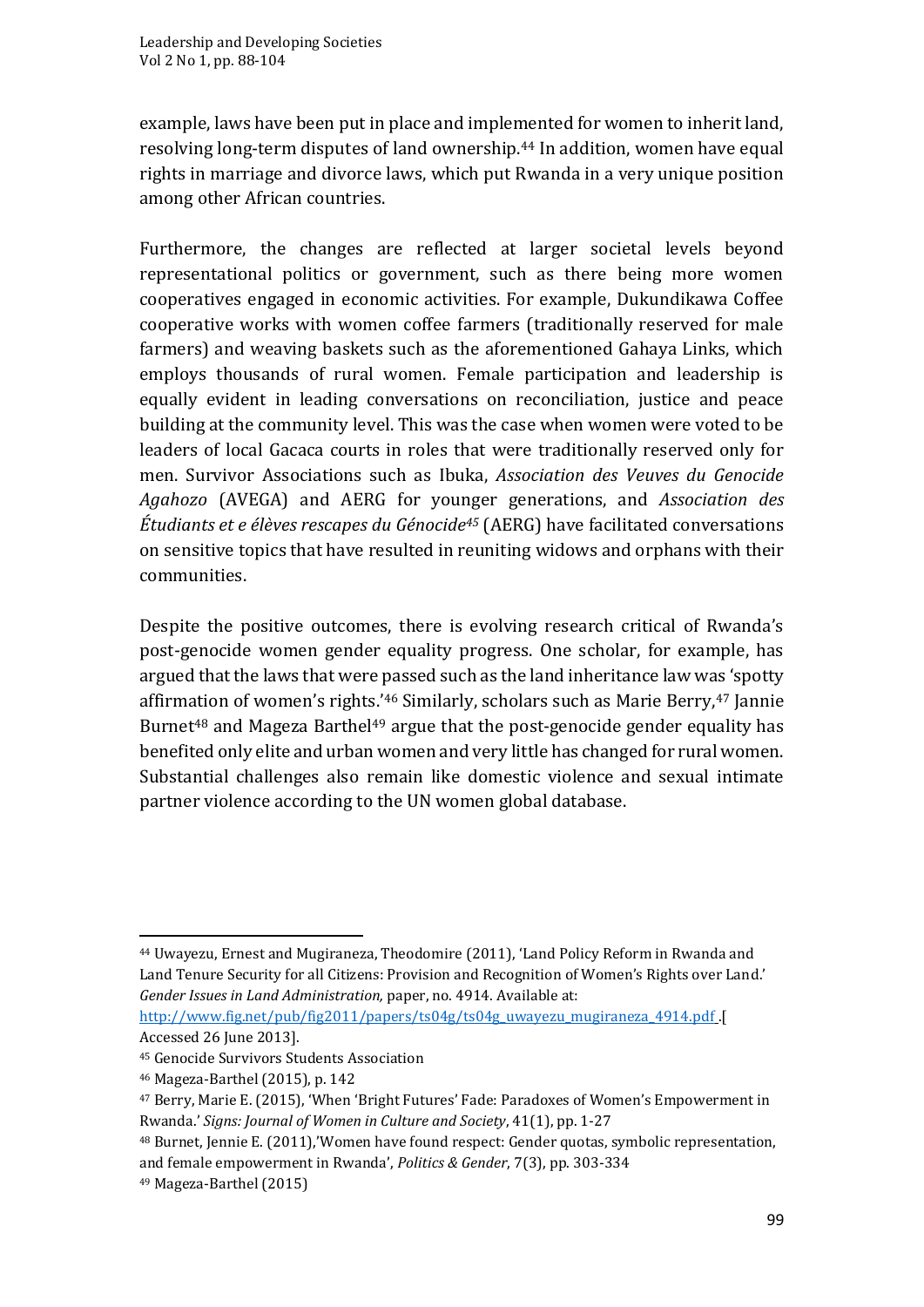### **Conclusion**

It is argued that leadership is a process that involves a leader having a relationship with followers. In the process of change, participants work towards a common group goal in a particular situation. In Rwanda's case, the realities of the followers' – who in the post-genocide context were mostly women, due to the number of male casualties - informed the kind of laws that were necessary, which were ultimately created. At the same time, leaders influenced their implementation and the changes within Rwandan society. In this case leadership was effective not because of one person or by building institutions, but because of transformation occurring on the individual level, through the relationships that were developed and the peaceful relations that were established in the process to coexist.

Rwanda's case reveals that effective leadership that brings change is a process, and occurs at different levels of society. Small cohorts of female community activists in Rwanda emerged out of a situation of civil war and post-genocide that had left them as widows, young orphans, refugees or as returnees. The conversations and ideas that brought change in Rwanda were generated locally and they were in response to a situation in rural and urban Rwanda. Foreign scholars studying Rwanda have often argued that one person, President Paul Kagame leads post-genocide Rwanda. But while his influence cannot be denied, in Rwanda's post-genocide leadership he did not generate all ideas. This assumption negates and denies agency to other Rwandans who have sacrificed and contributed to post-genocide reconstruction including Rwandan women. There were different agents acting individually and collectively, and individual leaders and ordinary Rwandans who emerged in responding to particular situations at the community level. It is these ideas that then transcended the local community and were eventually scaled up to influencing and changing national policy and often (arguably rightly so) coopted and implemented by the RPF and President Paul Kagame. This demonstrated that leadership can take place as a result of relationships between leaders and ordinary people at different levels of interaction.

Like female leaders' emergence, Rwandans endorsed Gacaca Courts on all levels of society as a response to their crisis. This allowed different kinds of peacebuilding projects to emerge that were unique to the Rwandan situation. Thus, these solutions were locally tailored and devised by the same communities that wanted to restore peace. The case of Rwanda reveals that when local solutions are found to deal with crises, leadership clusters emerge. The state leadership was successful in mobilizing followers around one vision, a set of goals through which the participation of different leaders could take pace. Thus, the different clusters of leadership, either parallel or comprehensive, influenced how peacebuilding projects like Gacaca were perceived, then accepted, and finally implemented. The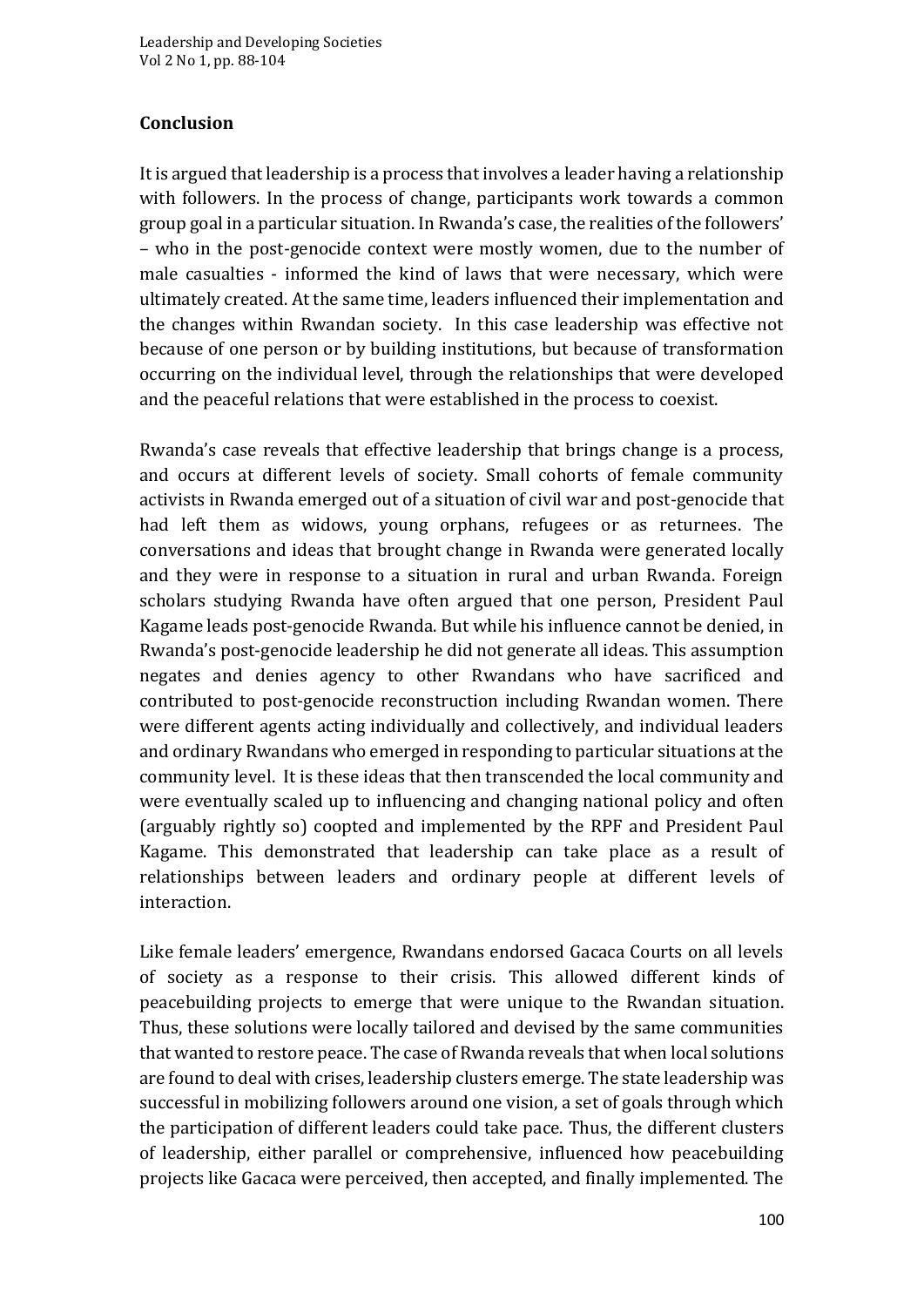clear projection and goals stated in vision 2020 allowed both ordinary Rwandans and their leaders to have common direction towards rebuilding Rwanda, and allowed them to create spaces for difficult conversations. The case of Rwanda therefore illustrates the close connection between leadership and peacebuilding in post-conflict countries.

Although there is progress in Rwanda, this does not mean that women's rights or society norms have completely altered. Rwandan women still face many challenges in their daily lives such as domestic violence and in rural areas lack of access to micro-loans. There are also men who hold on to traditional beliefs and resist change by undermining female leaders in their public realms or by undermining them in their homes. Hence, the new generation has new challenges to deal with and must strengthen existing laws by building on the good foundation and framework already established.

*\*David Mwambari is an FWO postdoctoral research fellow at the Department of Conflict and Development Studies at Ghent University in Belgium and an adjunct faculty at The African Leadership Centre (ALC) in the Faculty of Social Science & Public Policy at King's College London (UK).*

# **BIBLIOGRAPHY**

Abbott, Pamela, and Rucogoza, Marklin (2011), Legal and Policy Framework for Gender Equality and the Empowerment of Women in Rwanda, *Institute of Policy Analysis and Research – Rwanda*

Bauer, Gretchen, and Britton, E. Hannah (eds.) (2006), *Women in African parliaments*. (Boulder, CO: Lynne Rienner Publishers)

Berry, Marie E. (2015), 'When 'Bright Futures' Fade: Paradoxes of Women's Empowerment in Rwanda.' *Signs: Journal of Women in Culture and Society* 41(1), pp. 1-27

Burnet, Jennie E. (2012), *Genocide lives in us: Women, memory, and silence in Rwanda* (University of Wisconsin Press)

Burnet, Jennie E. (2011), 'Women have found respect: Gender quotas, symbolic representation, and female empowerment in Rwanda.' *Politics & Gender*, 7(3) pp. 303-334

Burnet, Jennie E. (2008), 'Gender balance and the meanings of women in governance in post-genocide Rwanda.' *African Affairs*, 107(428), pp. 361-386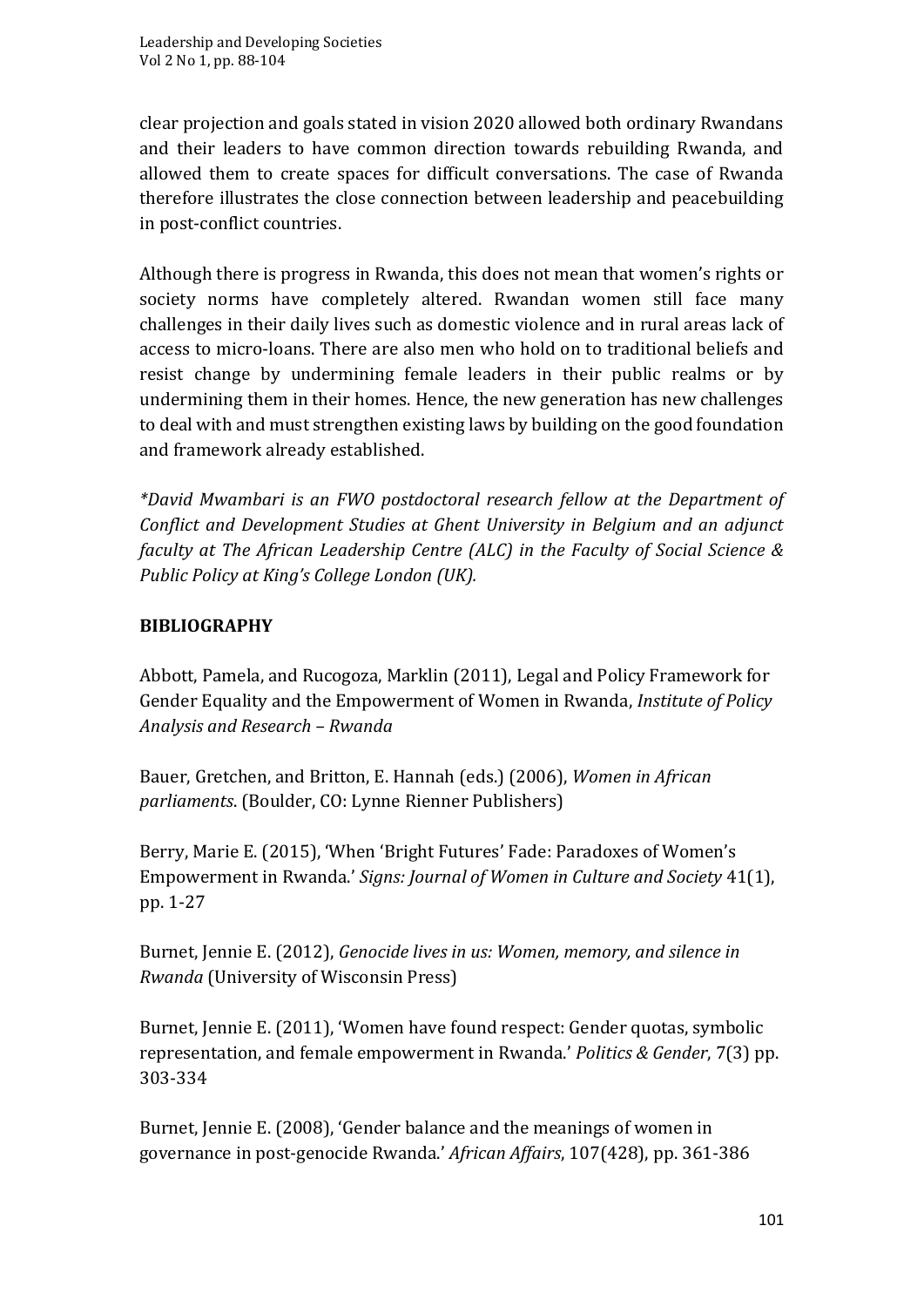Burundi, U. N. (2006), 'Burundi and Women's Political Participation—the Role of ONUB.'

Clark, Phil (2010), *The Gacaca courts, post-genocide justice and reconciliation in Rwanda: Justice without lawyers* (Cambridge University Press) Cruddas, Sarah (2015),'Rwanda outgrows its genocide orphanages' BBC. Available at http://www.bbc.com/news/world-africa-31830220 (Accessed 10 September 2016]

Desforges, Alison (1999), 'Leave None to Tell the Story: Genocide in Rwanda.' *Human Rights Watch*

El‐ Bushra, Judy and Mukarubuga, Cecile (1995), 'Women, War and Transition.' Genderanddevelopment, 3(3), pp.16–22. Available at, [http://www.jstor.org/stable/4030380.](http://www.jstor.org/stable/4030380) [Accessed 25 May 2013]

Goetz, Anne Marie and Hassim, Shireen (eds.) (2003), *No Shortcuts to Power: African women in politics and policy making* (London: Zed Books)

Gourevitch, Philip (1995), 'After the Genocide: When a people murders up to a million fellow-countrymen, what does it mean to survive?' *New Yorker*, 18 December 1995

Hollander, Edwin, and Julian James (1968), *Contemporary trends in the analysis of leadership processes*. No. TR-10. State University of New York Buffalo Department of Psychology.

Inter-Parliamentary Union (2008), 'Women in parliament.' Report.

Jones, Adam (2002), 'Gender and Genocide in Rwanda', *Journal of Genocide Research* 1(4), pp. 65–94

Kinzer, Stephen (2009), *A thousand hills: Rwanda's rebirth and the man who dreamed it* (Wiley)

Kotter, John P. (2001) ,'What leaders really do', *Harvard Business Review* 79(11) pp. 85-98.5

Leftwich, Adrian (2009), 'Bringing agency back in: politics and human agency in building institutions and states', *Synthesis and Overview Report of Phase One of The Leaders, Elites and Coalitions Research Programme, Research Paper* 6, p.10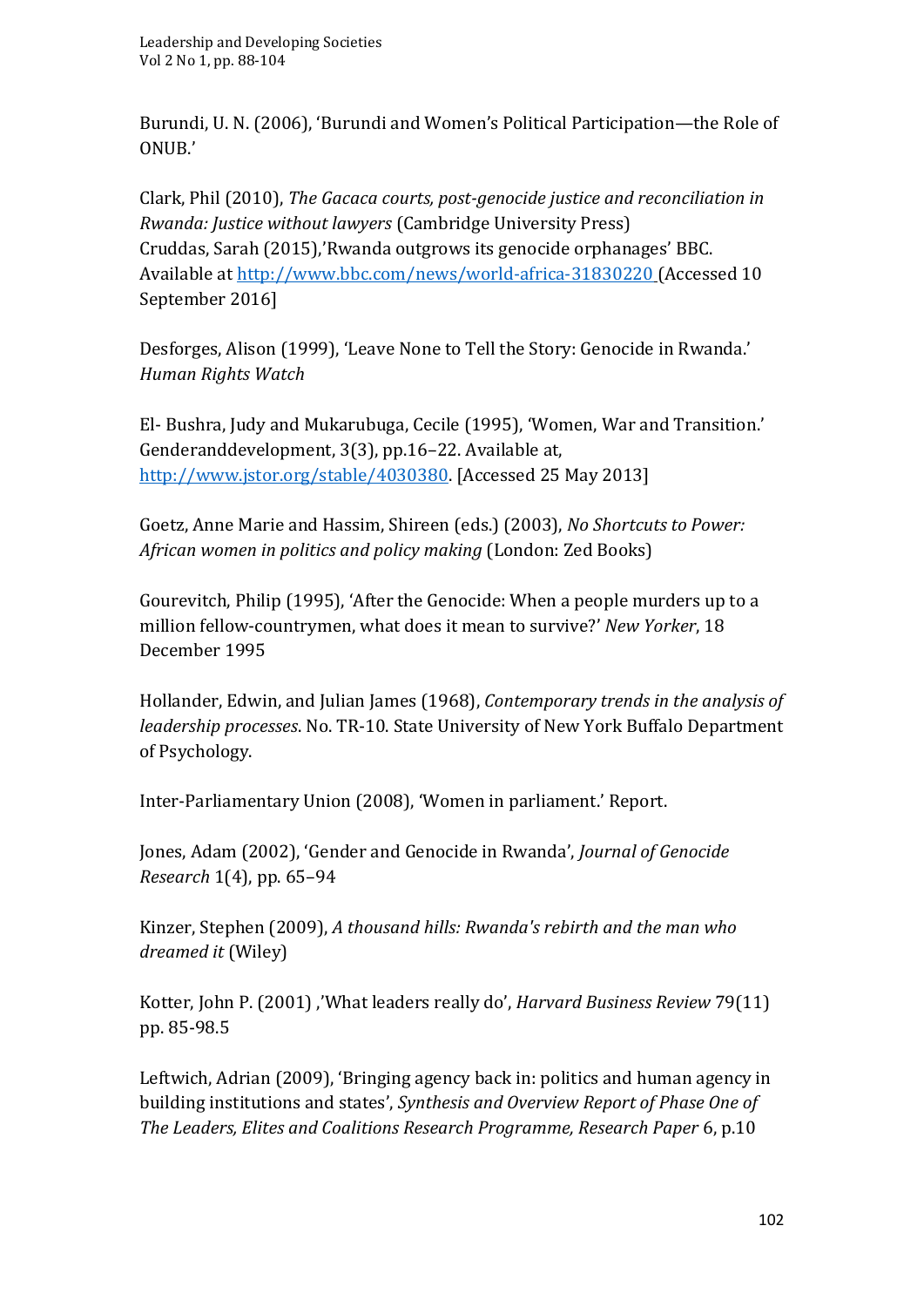Lorch, Donatella (1994), 'Refugees flee into Tanzania from Rwanda'. *The New York Times,* last modified May, 1,1994. Available at: [http://www.nytimes.com/1994/05/01/world/refugees-flee-into-tanzania](http://www.nytimes.com/1994/05/01/world/refugees-flee-into-tanzania-from-rwanda.html)[from-rwanda.html](http://www.nytimes.com/1994/05/01/world/refugees-flee-into-tanzania-from-rwanda.html) (Accessed 10 February 2010)

Macauley, Cameron (2015), 'Women After the Rwandan Genocide: Making the Most of Survival.' *Journal of Conventional Weapons Destruction*, 17(1)

Mageza-Barthel, Rirhandu (2015), *Mobilizing transnational gender politics in post-genocide Rwanda* (Ashgate Publishing, Ltd)

Mahmood, Mamdani (2001), 'When Victims Become Killers: Colonialism,' *Nativism and the Genocide in Rwanda*

Muheto, Felix (2010), 'Attempt Victoire Ingabire Umuhoza to Rally Genocide Convicts as Cadres of 'Her Revolution', *The New Times* 22

Mutamba, John and Izabiliza Jeanne (2010), 'The Role of Women in Reconciliation and Peace Building in Rwanda Ten Years after Genocide: 1994- 2004; Contributions, Challenges and Way Forward.' *JENdA: A Journal of Culture and African Women Studies* 10

Newbury, Catharine and Baldwin, Hannah (2001), 'Confronting the Aftermath of Conflict: Women's Organizations in Post-Genocide Rwanda,' *Women and Civil War: Impact, Organizations and Action*, pp.97-129

Nowrojee, Binaifer. Thomas, Dorothy and Fleischman, Janet (1996), *Shattered lives: Sexual violence during the Rwandan genocide and its aftermath*. Human Rights Watch, 3169(164)

Uvin, Peter (2002), 'On Counting, Categorizing, and Violence in Burundi and Rwanda' in David I Kertzer and Dominique Arel, *Census and Identity: The Politics of Race, Ethnicity, and Language in National Censuses* (Cambridge: Cambridge University Press)

Prentice W.C.H. (Jan, 2004), 'Understanding Leadership', *Harvard Business Review*, pp. 1-8

Prunier, Gérard (1995), *The Rwanda crisis: History of a genocide*. (Columbia University Press)